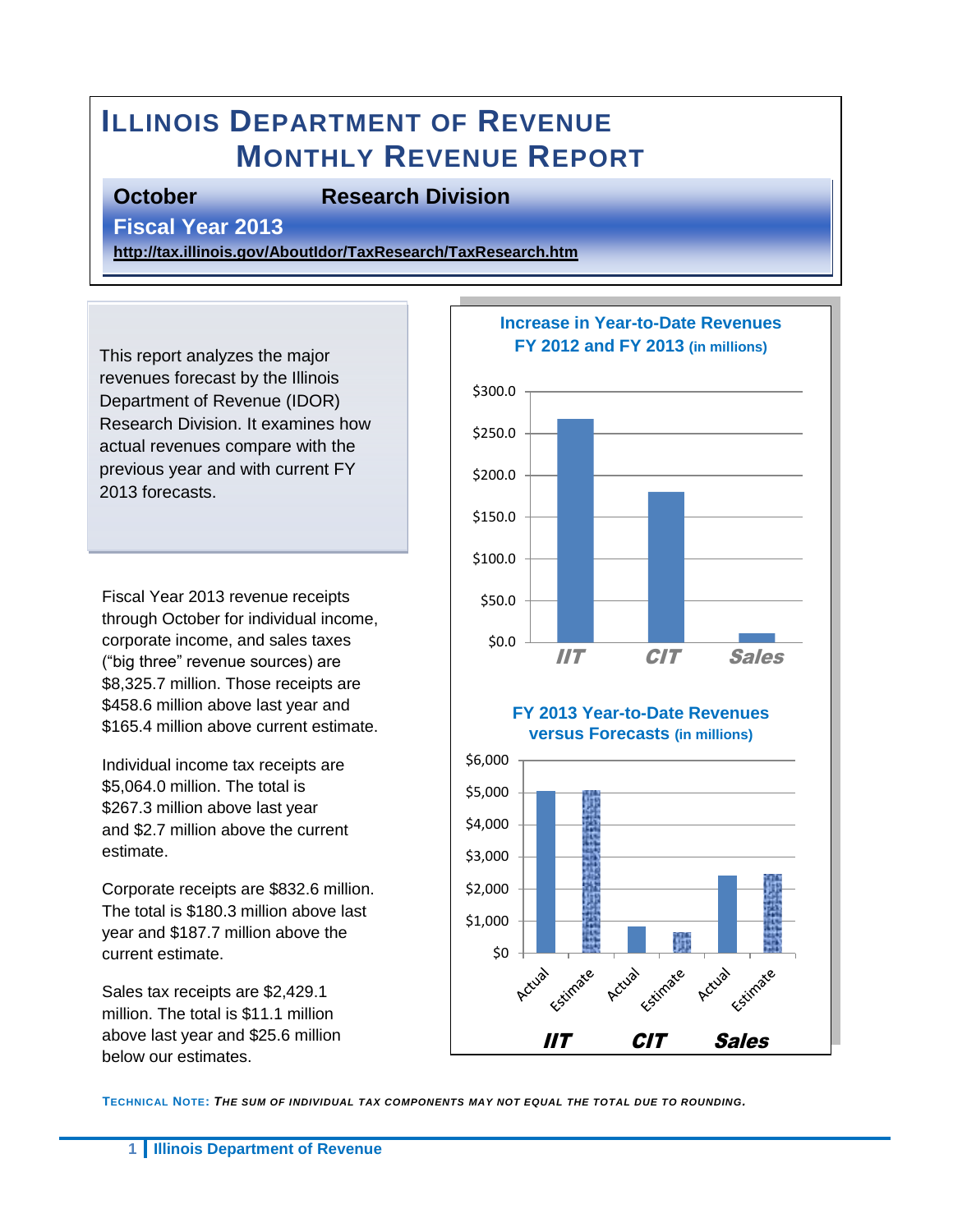## *FEATURE – FISCAL CLIFF: WHAT IT MAY MEAN FOR ILLINOIS REVENUE*

Now that the national elections are over, it is time to elaborate on what the "fiscal cliff" entails and how it may affect the State of Illinois.

The fiscal cliff refers to the effect of a number of laws which, if unchanged, could result in tax increases, major spending cuts, and a corresponding reduction in the budget deficit beginning January 1, 2013. In 2010, Congress extended the Bush tax cuts and the 2 percent reduction in the Social Security employee payroll tax for two years both of which are set to expire at the end of December 2012. In addition, when the Congressional super committee failed to reach an agreement to decrease the deficit by \$1.2 trillion over ten years in August 2011, it triggered automatic across-the-board cuts (sequestrations), split evenly between defense and domestic spending, beginning January 2, 2013. Also, the Affordable Care Act start imposing new taxes on families making more than \$250,000 a year and at the same time the Alternative Minimum Tax will come back in 2013. Without new legislation, these provisions will go into effect on January 1 or 2, 2013, increasing taxes, while reducing spending.

Global Insight, in its pessimistic scenario, has policymakers passing an extension of all expiring measures except the payroll tax cut. In this scenario, Global Insight projects this will tip the U.S. economy into a recession where real GDP would contract by 1.3 percent versus 1.9 percent growth and unemployment would reach 9 percent.

If the political grid lock continues in Washington and Congress and the President are unable to come up with mutually acceptable agreements on reasonable tax increases and spending cuts, we can expect the negative consequences of an anticipated recession to significantly impact Illinois' 2013 tax receipts.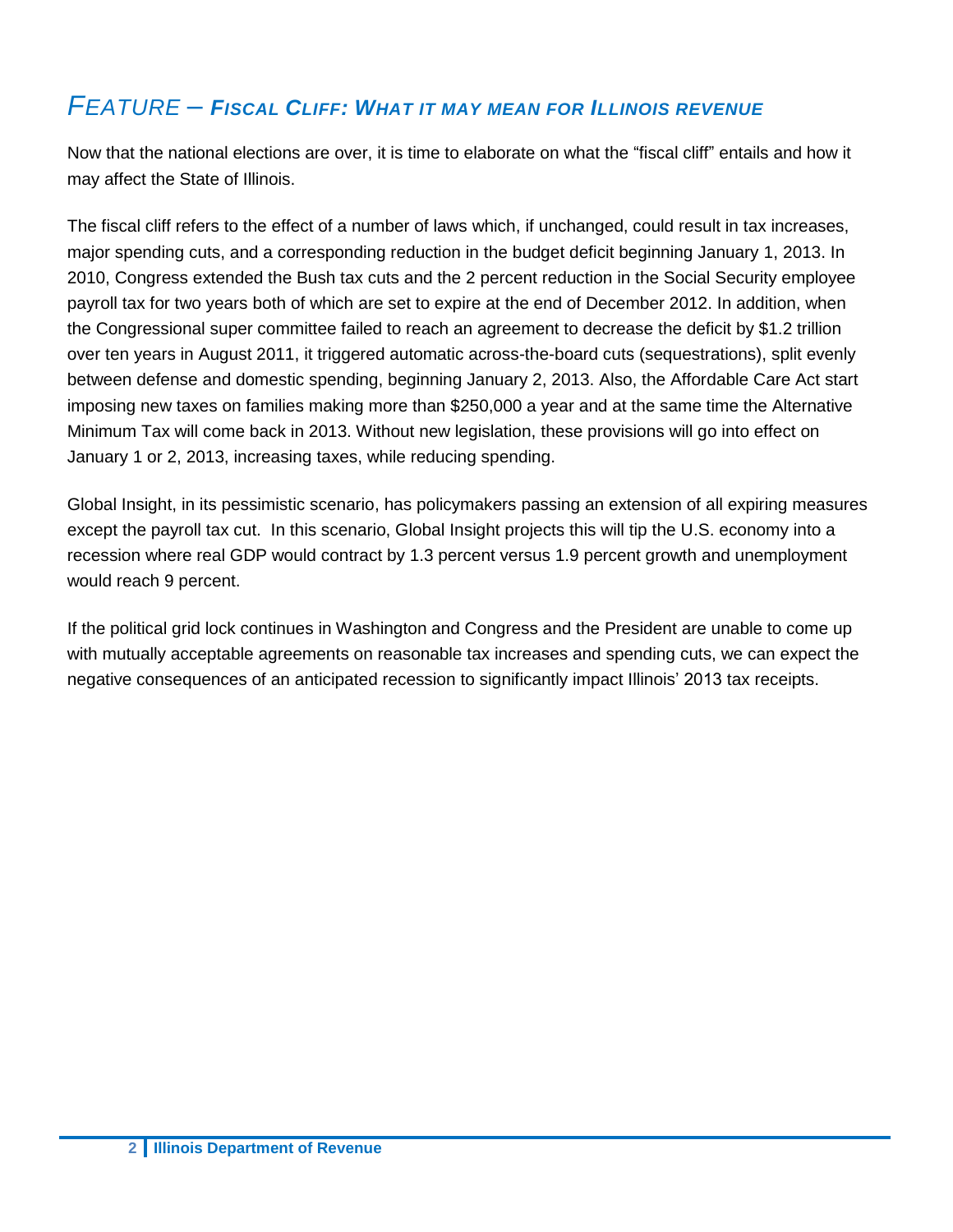### **Individual Income Tax (IIT)**

Four months into the fiscal year, receipts are coming at forecast. Year-to-date receipts are up by \$267.3 million or 5.6% over the same period last year. Total year-to-date revenue is almost the same as the forecasted revenue of \$5,061.3 million with a deviation of just 0.1 percent from target. The main risk to the forecast is the pending negotiations at the federal level and possible changes in fiscal conditions.

|               | Year-to-Date (\$ millions) |               |              |
|---------------|----------------------------|---------------|--------------|
| <b>Actual</b> | <b>Forecast</b>            | \$ Difference | % Difference |
| \$5,064.0     | \$5,061.3                  | \$2.7         | 0.1%         |
| FY 2012       | FY 2013                    | \$ Difference | % Difference |
| \$4,796.7     | \$5,064.0                  | \$267.3       | 5.6%         |

It is still uncertain how Congress will tackle the tax cuts and federal spending issues. As we emphasized in our monthly feature a "fiscal cliff" scenario would likely have a detrimental effect on employment during the second part of the fiscal year and therefore on IIT revenue. Our preliminary projections indicate that if this is the case, FY2013 IIT revenue would decline around 1 percentage point.

#### **Withholding receipts:**

The shortfall that we experienced in September was erased by October's receipts. As anticipated in last month's report, after accounting for the September in-transit money withholding receipts in October were \$54.8 million higher than the forecast for the month. Year-to-date withholdings receipts are \$129.6 million higher than the same period last year, which represents an increase of 3.0% above FY2012 receipts.

#### **Non-Withholding receipts:**

October estimated non-withholding payments came in \$34.0 million or 28.4 percent above the forecast. Year-todate receipts from non-withholding are 1.0% above the forecast and 26.8% over the actual receipts from the last fiscal year. There are a couple facts that we have to emphasize. First, non-withholdings receipts during the first four months represent slightly more than 20 percent of the annual total. Second, estimated payments tend to exhibit significant volatility. For these reasons, the current positive results should be treated with caution and do not warrant an upward revision in the forecast.

| <b>Components Year-to-Date (\$ millions)</b> |               |                 |               |              |  |  |
|----------------------------------------------|---------------|-----------------|---------------|--------------|--|--|
|                                              | <b>Actual</b> | <b>Forecast</b> | \$ Difference | % Difference |  |  |
| Withholding                                  | \$4,411.7     | \$4,415.2       | $-$3.5$       | $-0.1%$      |  |  |
| Estimated and final                          | \$652.3       | \$646.1         | 6.2           | 1.0%         |  |  |
| Total                                        | \$5,064.0     | \$5,061.3       | \$2.7         | 0.1%         |  |  |

*Withholding and estimated and final payments are derived from IDOR collection data and in-transit fund data. Totals may not equal individual components due to rounding.*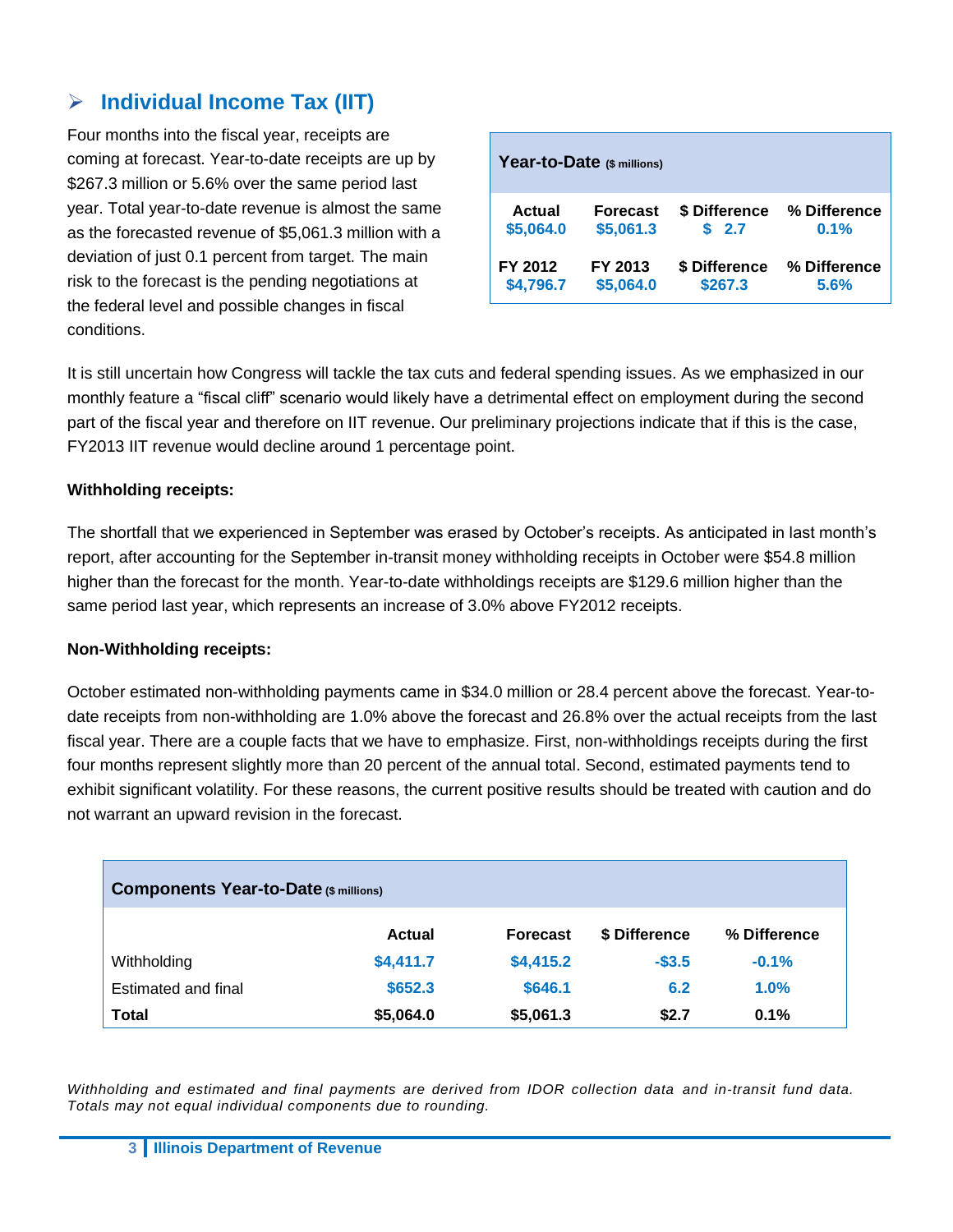### **Corporate Income Tax (CIT)**

Receipts were \$179.9 million in October, above the forecast of \$104.9 million. Approximately \$32.9 million of the overage comes from a large corporate audit covering several tax years.

Receipts have exceeded forecast for the last five months in a row, as shown in the table below:

| Year-to-Date Comparison (\$ millions) |                 |               |              |  |  |
|---------------------------------------|-----------------|---------------|--------------|--|--|
| Actual                                | <b>Estimate</b> | \$ Difference | % Difference |  |  |
| \$832.6                               | \$644.9         | \$187.7       | 29.1         |  |  |
| FY 2012                               | FY 2013         | \$ Difference | % Difference |  |  |
| \$652.3                               | \$832.6         | \$180.3       | 27.6         |  |  |

| <b>Month</b> | <b>Fiscal</b><br>Year | Forecast \$ in<br>millions | Actual, \$<br>in millions | Difference, \$<br>in millions |
|--------------|-----------------------|----------------------------|---------------------------|-------------------------------|
| June         | 12                    | 381.2                      | 484.8                     | 103.6                         |
| July         | 13                    | 67.9                       | 86.8                      | 18.9                          |
| August       | 13                    | 35.2                       | 67.8                      | 32.6                          |
| September    | 13                    | 436.9                      | 498.1                     | 61.2                          |
| October      | 13                    | 104.9                      | 179.9                     | 75.0                          |

The recent Bureau of Economic Analysis (BEA) revision to domestic corporate profits data did not materially impact our baseline forecast for FY 2013. We are reviewing other components of our forecast to determine how they have performed in light of new data, including our estimate of the cost of federal expensing and the cap on the use of Net Operating Losses during FY 2013.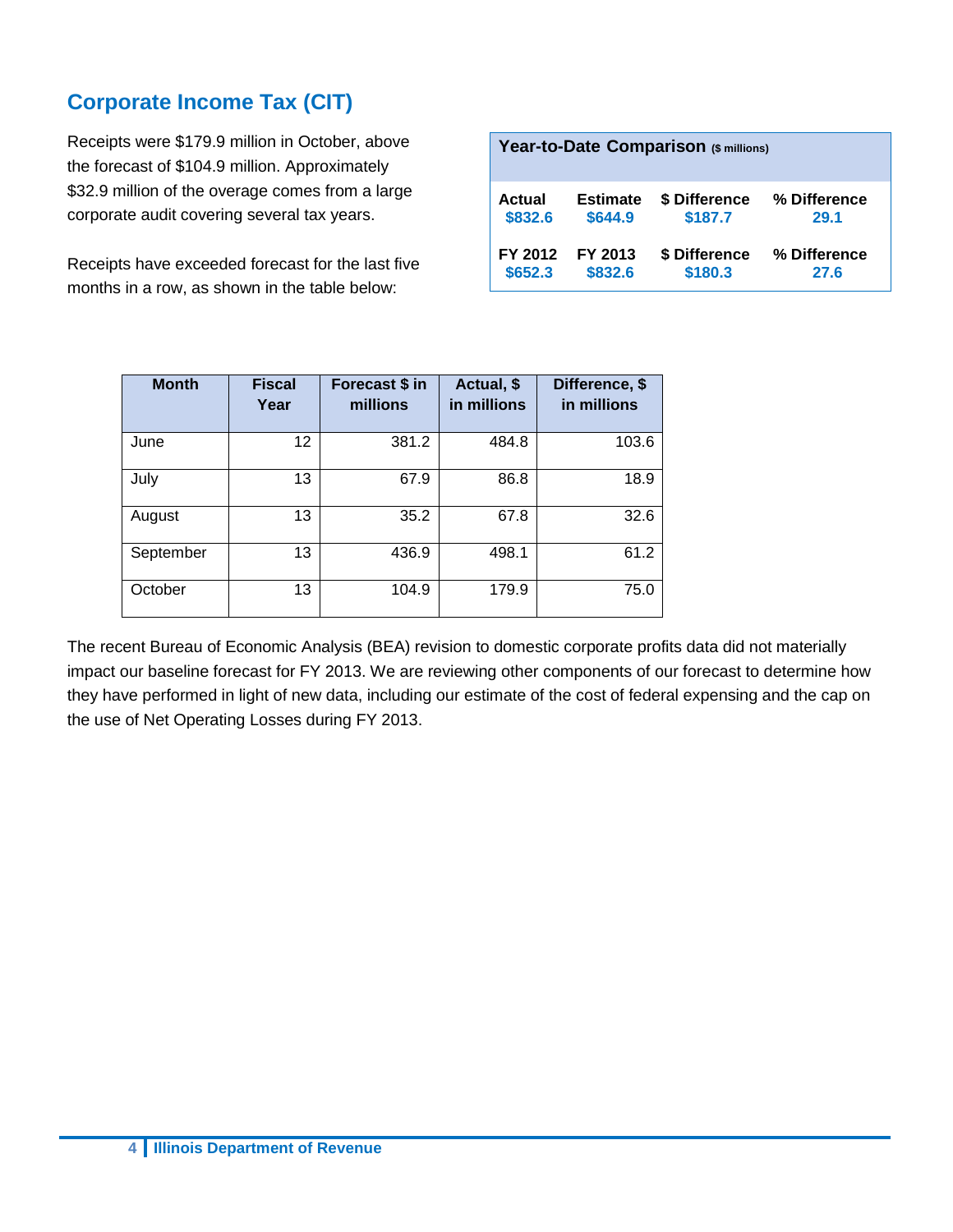### **Sales & Use Tax**

Receipts for the first four months of fiscal year 2013 were 0.5 percent above the same period in fiscal year 2012 and 1.0 percent below our forecast year-to-date. Year-to-date growth has been concentrated in sales and use tax receipts from motor vehicle sales.

Our outlook remains clouded by the same concerns we discussed last month, namely the Budget Control Act of

| Year-to-Date Comparison (\$ millions) |                 |               |              |  |  |  |
|---------------------------------------|-----------------|---------------|--------------|--|--|--|
| <b>Actual</b>                         | <b>Forecast</b> | \$ Difference | % Difference |  |  |  |
| \$2,429.1                             | \$2,454.6       | $-$25.6$      | $-1.0%$      |  |  |  |
| FY 2012                               | FY 2013         | \$ Difference | % Difference |  |  |  |
| \$2,418.0                             | \$2,429.1       | \$11.1        | 0.5%         |  |  |  |

2011—the so-called "fiscal cliff"—and the expiration of the two-year-old payroll tax cut. Economic forecasts project a mild national recession in 2013 if the tax increases and spending cuts required under the Budget Control Act of 2011 are implemented on schedule. A recession would put downward pressure on state sales and use tax receipts. Likewise, restoring the employee payroll tax rate to 6.2 percent from the current 4.2 percent would have a negative impact on receipts because it would reduce disposable income—the average family would lose about \$1,000 in annual income under the higher tax rate—and hurt consumer confidence. In other words, if the payroll tax rate increases, consumers would have less to spend and feel less like spending what they have.

| Year-to-Date Comparison (\$ millions)                                        |           |           |               |              |  |
|------------------------------------------------------------------------------|-----------|-----------|---------------|--------------|--|
|                                                                              | FY 2012   | FY 2013   | \$ Difference | % Difference |  |
| <b>Vehicles</b>                                                              | \$323.9   | \$356.3   | \$32.4        | $10.0\%$     |  |
| Motor fuel*                                                                  | \$275.3   | \$259.4   | $-$15.9$      | $-5.8%$      |  |
| All else                                                                     | \$1,818.8 | \$1,813.4 | $-$5.5$       | $-0.3%$      |  |
|                                                                              | \$2,418.0 | \$2,429.1 | \$11.1        | 0.5%         |  |
| *Estimated. IDOR does not have actual data on sales/use tax from motor fuel. |           |           |               |              |  |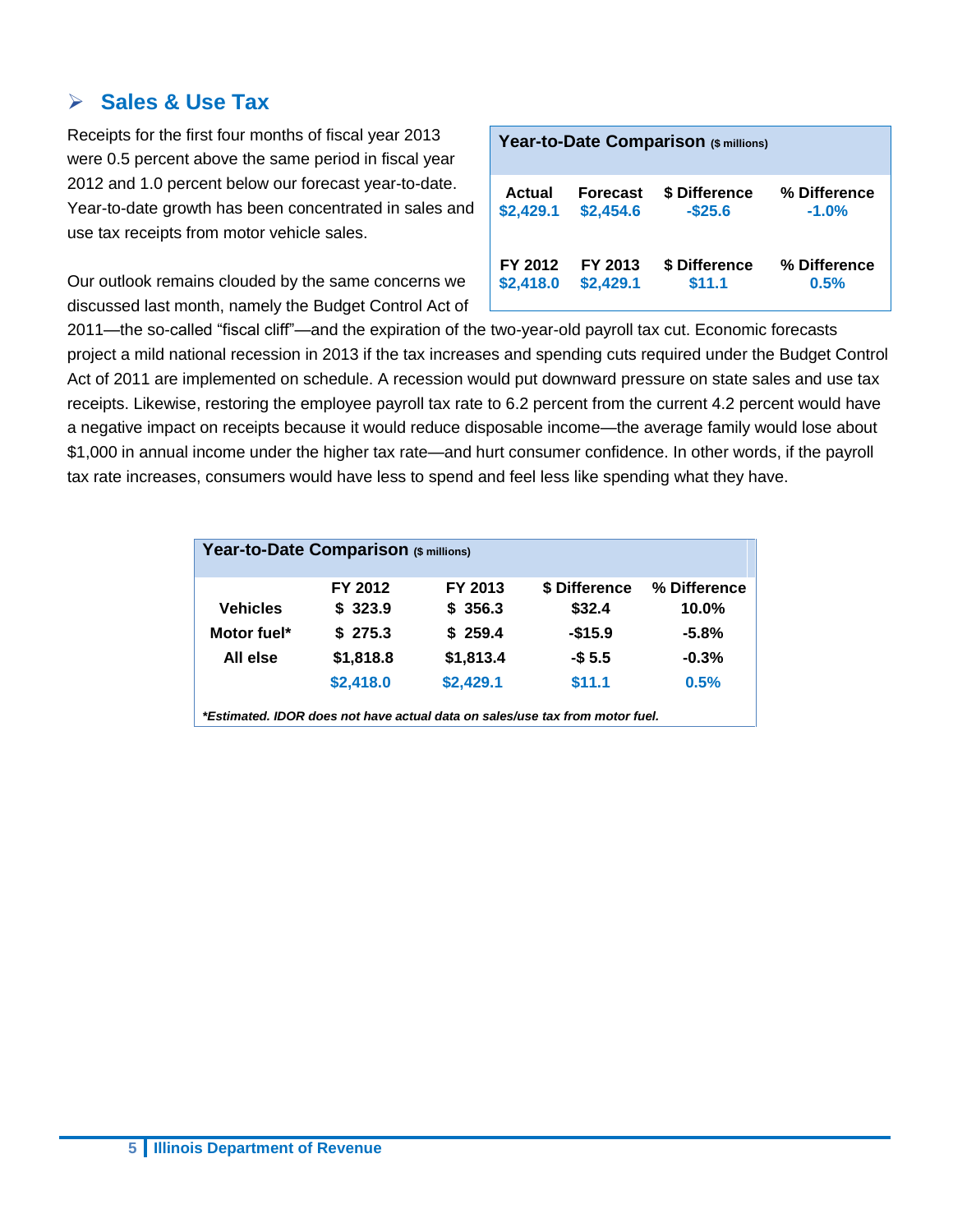### **Public Utilities Taxes**

#### **Telecommunications** –

General Fund receipts were \$44.2 million for the month and are down 3.6 percent from the forecast year-to-date.

**Electricity –**. Receipts for October 2012 were \$36.0 million and are 1.9 percent above forecast for the year.

| Year-to-Date (\$ millions) |         |                 |               |              |
|----------------------------|---------|-----------------|---------------|--------------|
|                            | Actual  | <b>Forecast</b> | \$ Difference | % Difference |
| <b>Telecommunications</b>  | \$169.2 | \$175.5         | $-$6.3$       | $-3.6%$      |
| <b>Electricity</b>         | \$148.5 | \$145.7         | \$2.8         | 1.9%         |
| Natural gas                | \$12.3  | \$22.3          | $-$10.0$      | $-44.7%$     |
|                            | FY 2012 | FY 2013         | \$ Difference | % Difference |
| <b>Telecommunications</b>  | \$172.7 | \$169.2         | $-$3.4$       | $-2.0%$      |
| <b>Electricity</b>         | \$146.3 | \$148.5         | \$2.2         | 1.5%         |
|                            | \$20.3  | \$12.3          | $-$8.0$       | $-39.4%$     |

**Natural Gas –**. Natural Gas receipts rebounded to \$4.2 million in October. Year-to-date Natural Gas receipts are still \$10.0 million below forecast.

October receipts benefited from having an extra accelerated payment, but are below forecast due to the use of credits by large taxpayers. Year-to-date, large taxpayers have used a net \$5.1 million in credit for overpayments to meet their current tax liabilities.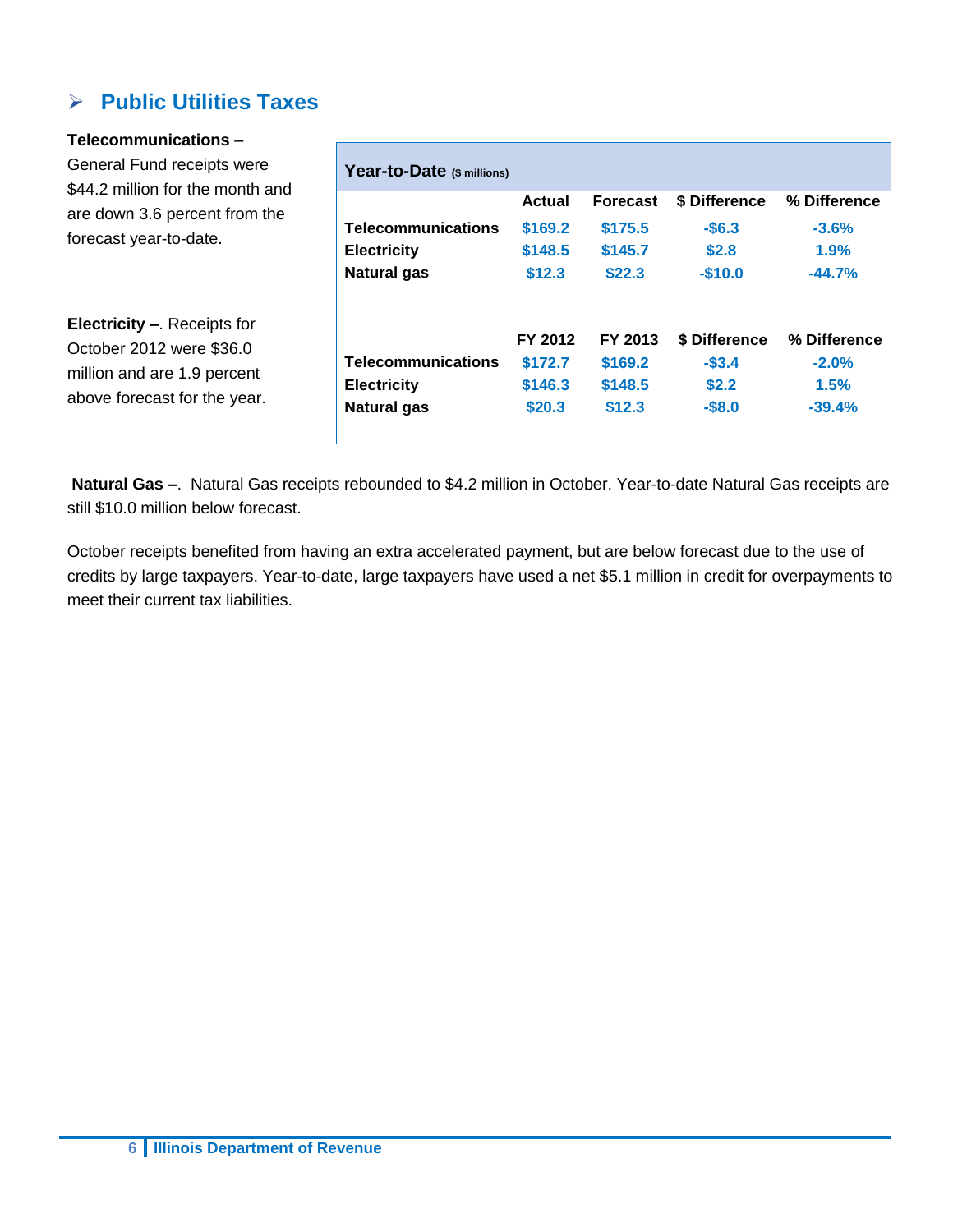### **Cigarette Taxes**

The number of stamps sold in October 2013 was similar to the number sold in October of the previous year. We had anticipated that distributors would adjust their monthly stamp purchases downward after exhausting the supply of stamps that were hoarded.

| Year-to-Date (\$ millions)          | *Includes general revenue funds |                                       |                                      |                                     |
|-------------------------------------|---------------------------------|---------------------------------------|--------------------------------------|-------------------------------------|
| All Funds *<br>General Revenue Fund | Actual<br>\$227.7<br>\$108.7    | <b>Forecast</b><br>\$281.8<br>\$118.3 | \$ Difference<br>$-$54.1$<br>$-$9.6$ | % Difference<br>$-19.2%$<br>$-8.1%$ |
| All Funds *<br>General Revenue Fund | FY 2012<br>\$166.5<br>\$117.9   | FY 2013<br>\$227.7<br>\$108.7         | \$ Difference<br>\$61.2<br>$-$ \$9.2 | % Difference<br>36.8%<br>$-7.8%$    |

The major distributors appear not to have done this in October, instead choosing to purchase the same volume of stamps that they did pre-tax increase. We anticipate that distributors will adjust their purchases downward in upcoming months.

Cook County Board of Commissioners approval of their 2013 budget included an increase of its cigarette tax from \$2.00 to \$3.00 a pack. The increase will go into effect March 1, 2013. It is unlikely that the increase will affect the state receipts.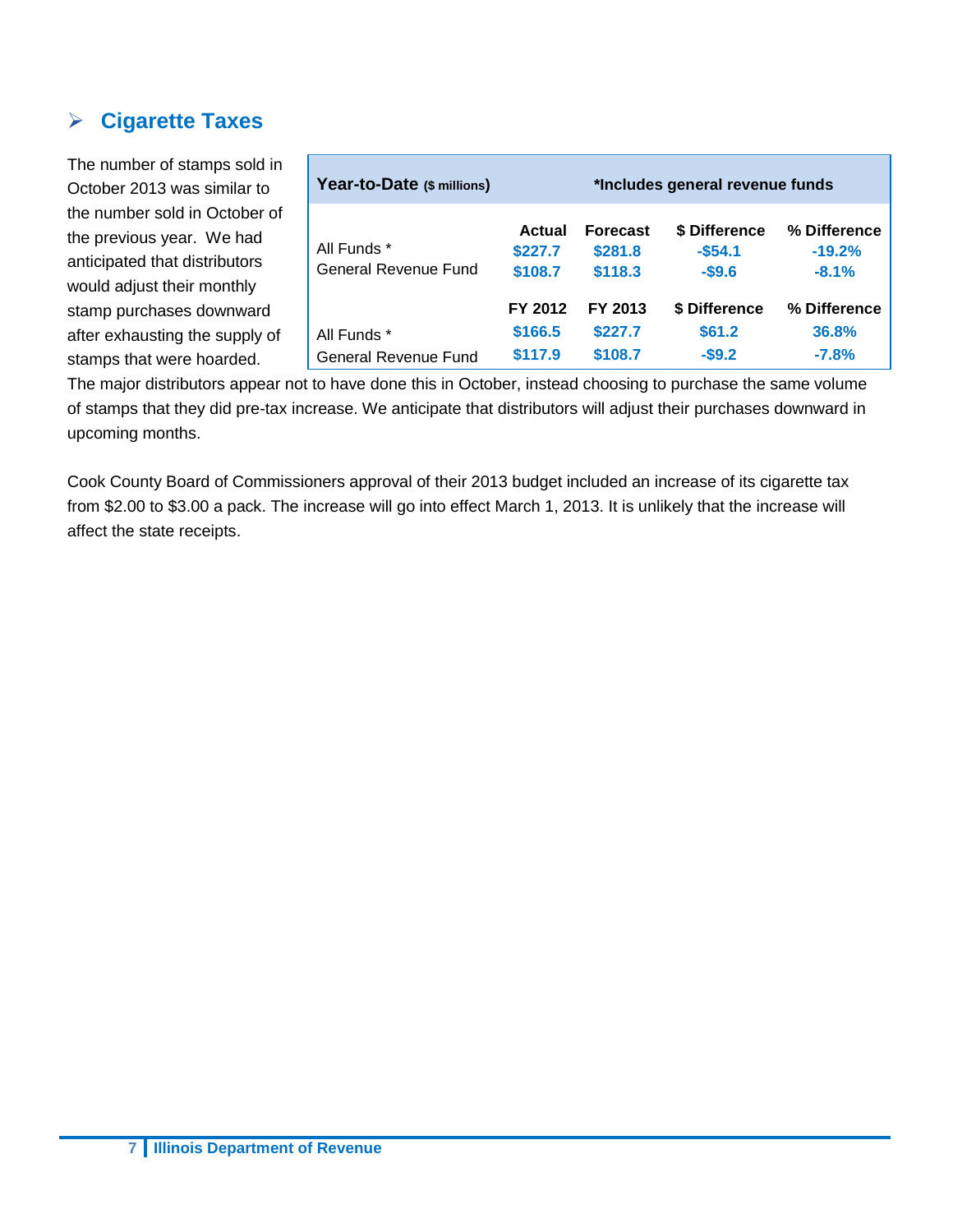### **Tobacco Products Tax**

Year-to-date receipts are slightly ahead of forecast.

| Actual  | <b>Forecast</b> | \$ Difference | % Difference |
|---------|-----------------|---------------|--------------|
| \$16.4  | \$15.2          | \$1.2         | 7.9%         |
| FY 2012 | FY 2013         | \$ Difference | % Difference |
| \$10.2  | \$16.4          | \$6.2\$       | 60.8%        |

### **Estate Tax**

Fiscal year 2013 first quarter receipts are ahead of forecast due to the change in reporting of July receipts from counties to the Illinois State Treasurer.

| Year-to-Date (\$ millions) |                 |               |              |  |  |  |
|----------------------------|-----------------|---------------|--------------|--|--|--|
| Actual                     | <b>Forecast</b> | \$ Difference | % Difference |  |  |  |
| \$120.9                    | \$80.8          | \$40.1        | 49.6%        |  |  |  |
| FY 2012                    | FY 2013         | \$ Difference | % Difference |  |  |  |
| \$6.8                      | \$120.9         | \$114.1       | 1,677.9%     |  |  |  |

### **Liquor Tax**

Receipts for the first four months of fiscal year 2013 were flat compared to the same period last year and just slightly above our forecast year-to-date.

| Year-to-Date (\$ millions) | *Includes general revenue funds |                           |                        |                      |
|----------------------------|---------------------------------|---------------------------|------------------------|----------------------|
| All Funds                  | Actual<br>\$95.7                | <b>Forecast</b><br>\$95.4 | \$ Difference<br>\$0.3 | % Difference<br>0.3% |
| General Revenue Fund       | \$56.4                          | \$56.1                    | \$0.2                  | 0.4%                 |
| All Funds*                 | FY 2012<br>\$95.7               | FY 2013<br>\$95.7         | \$ Difference<br>\$0.0 | % Difference<br>0.0% |
| General Revenue Fund       | \$56.4                          | \$56.4                    | \$0.0                  | 0.0%                 |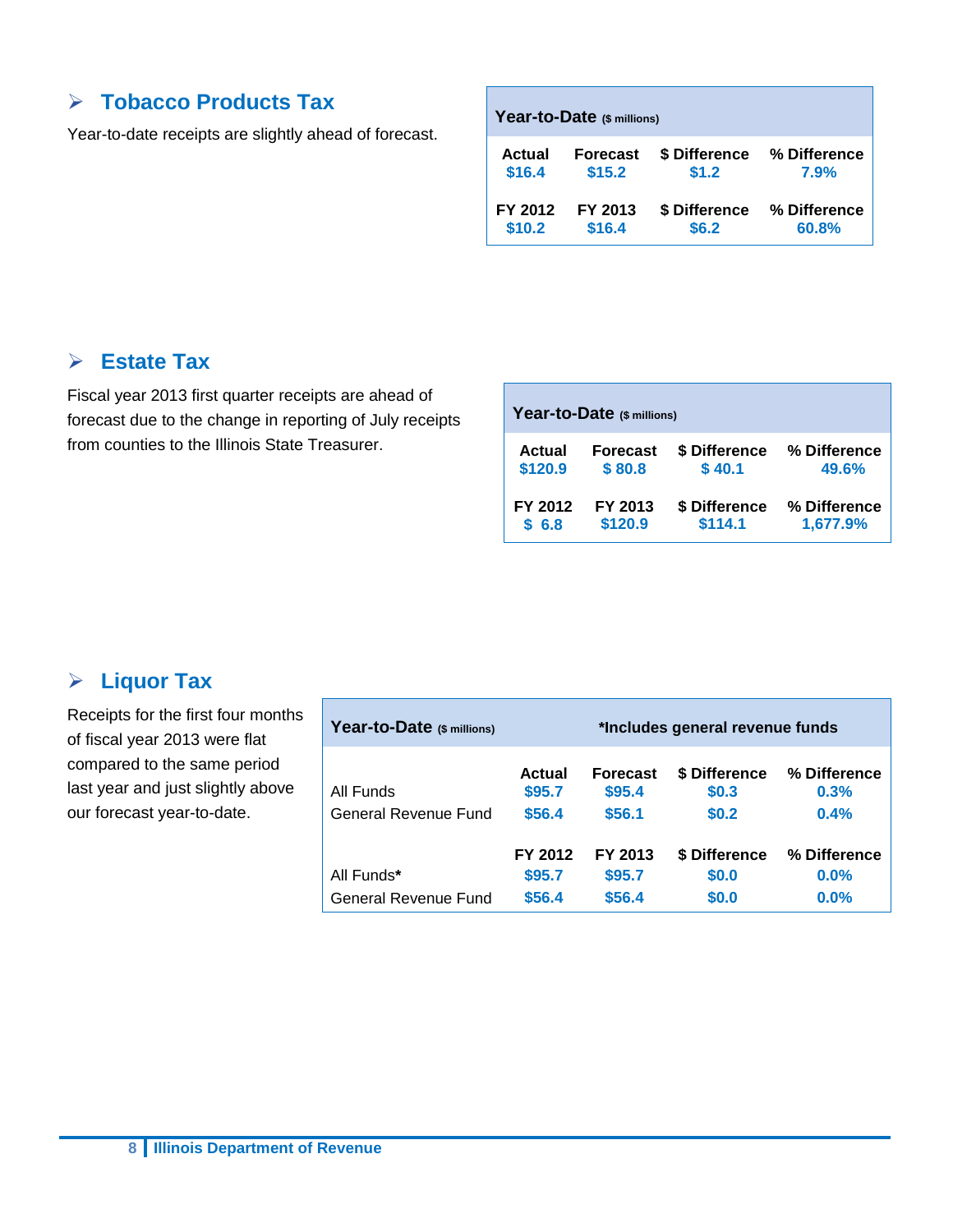### **Hotel Operator's Occupation Tax (HOOT)**

Fiscal year 2013 first quarter receipts are running slightly ahead of forecast.

The Illinois Office of Tourism, in a continuing effort to promote Illinois to holidaymakers in the United Kingdom, has brought in the communications firm of Fleishman-Hillard to manage among other things, the tourism board Facebook page and the Discover Illinois U.K. program.

| Year-to-Date (\$ millions)                | *Includes general revenue funds |                                     |                                   |                                  |  |  |  |  |  |
|-------------------------------------------|---------------------------------|-------------------------------------|-----------------------------------|----------------------------------|--|--|--|--|--|
| All Funds*<br>General Revenue Fund        | Actual<br>\$86.0<br>\$13.2      | <b>Forecast</b><br>\$85.8<br>\$15.0 | \$ Difference<br>\$0.2<br>$-$1.8$ | % Difference<br>0.2%<br>$-12.0%$ |  |  |  |  |  |
| All Funds*<br><b>General Revenue Fund</b> | FY 2012<br>\$84.1<br>\$13.1     | FY 2013<br>\$86.0<br>\$13.2         | \$ Difference<br>\$1.9<br>\$0.1   | % Difference<br>2.3%<br>0.8%     |  |  |  |  |  |

Jan Kemmerling, Illinois international trade manager said, "With a state so diverse, it can satisfy even the most demanding traveler and it is important that we have a strong UK marketing programme in place to accommodate this". $1$ 

### **Motor Fuel Taxes**

| Year-to-Date (\$ millions) |                 | <b>IFTA</b>   |              | <b>Regular MFT</b><br>Year-to-Date (\$ millions) |                 |               |              |  |  |
|----------------------------|-----------------|---------------|--------------|--------------------------------------------------|-----------------|---------------|--------------|--|--|
| <b>Actual</b>              | <b>Forecast</b> | \$ Difference | % Difference | Actual                                           | <b>Forecast</b> | \$ Difference | % Difference |  |  |
| \$22.5                     | \$24.6          | $-$ \$2.1     | $-8.6%$      | \$385.9                                          | \$401.0         | $-$15.0$      | $-3.7%$      |  |  |
| FY 2012                    | FY 2013         | \$ Difference | % Difference | FY 2012                                          | FY 2013         | \$ Difference | % Difference |  |  |
| \$23.9                     | \$22.5          | $-$1.5$       | $-6.1%$      | \$390.4                                          | \$385.9         | $-$4.5$       | $-1.2%$      |  |  |

| Year-to-Date (\$ millions) |                 | UST           |              |
|----------------------------|-----------------|---------------|--------------|
| <b>Actual</b>              | <b>Forecast</b> | \$ Difference | % Difference |
| \$23.1                     | \$24.2          | $-$1.0$       | $-4.2%$      |
| FY 2012                    | FY 2013         | \$ Difference | % Difference |
| \$23.5                     | \$23.1          | $-$0.4$       | $-1.6%$      |

Combined motor fuel tax receipts (regular MFT, IFTA, and UST) for the first four months of fiscal year 2013 were 1.5 percent (-\$6.4 million) below the same period last year and 4.0 percent (-\$18.2 million) below forecast yearto-date.

 $\overline{a}$ 

**<sup>1</sup>** PRWeek, "Fleishman-Hill brought in for Illinois tourism drive", Retrieved November 8, 2012; **<http://www.prweek.com/uk/consumer/article/1157882/fleishman-hillard-brought-illinois-tourism-drive>**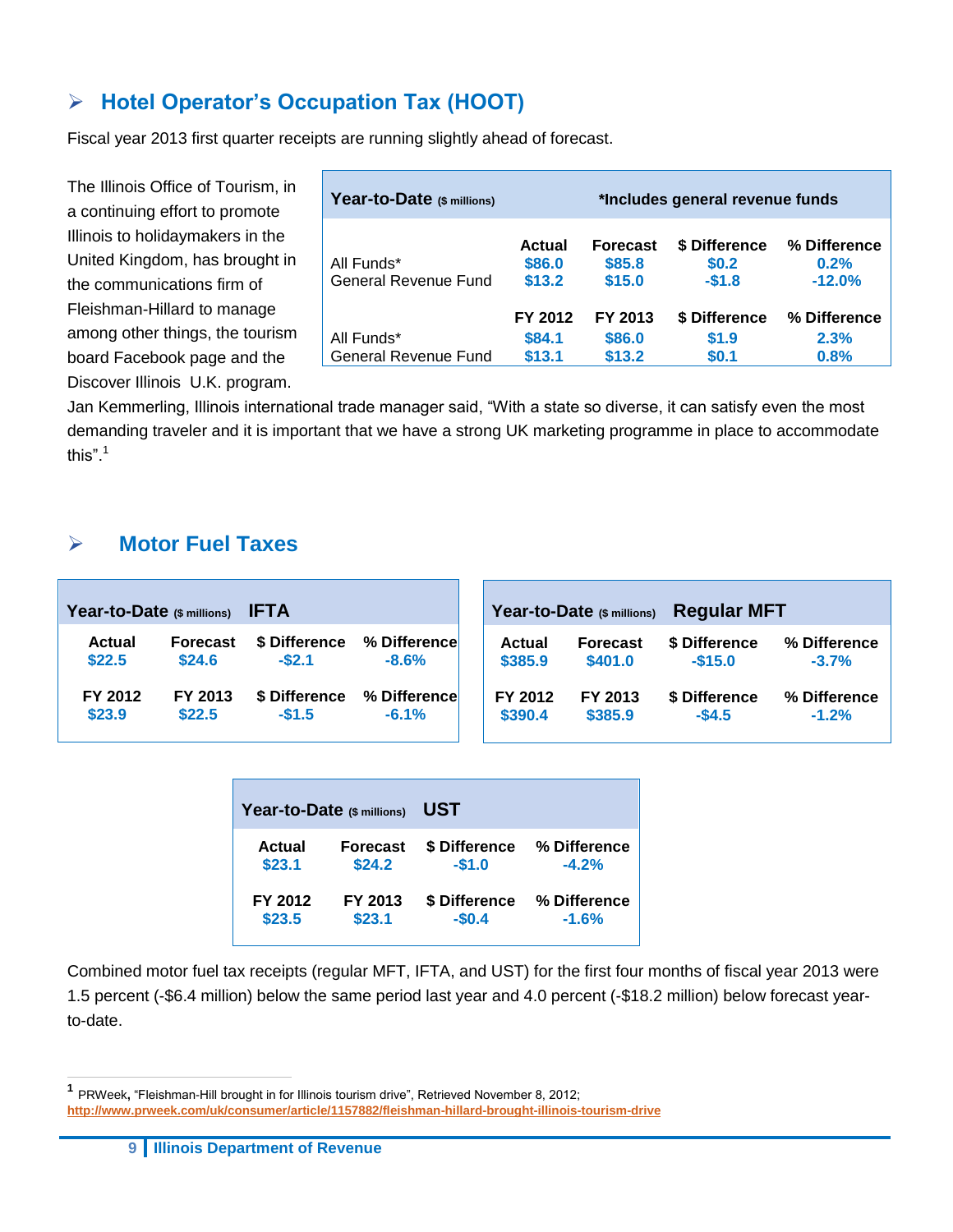### **Real Estate Transfer Tax (RETT)**

October's low receipts were due in large part to a deposit of monies from October being posted as November receipts.

We anticipate that November receipts will be closer in line with our year-to-date forecast

.

| Year-to-Date (\$ millions) |                 |               |              |  |  |  |  |  |  |  |
|----------------------------|-----------------|---------------|--------------|--|--|--|--|--|--|--|
| Actual                     | <b>Forecast</b> | \$ Difference | % Difference |  |  |  |  |  |  |  |
| \$15.6                     | \$17.0          | $-$1.4$       | $-8.2%$      |  |  |  |  |  |  |  |
| FY 2012                    | FY 2013         | \$ Difference | % Difference |  |  |  |  |  |  |  |
| \$15.2                     | \$15.6          | \$0.4         | 2.6%         |  |  |  |  |  |  |  |

| <b>Illinois Department of Revenue, Research Division</b>      |                                        |                              |                                                     |  |  |  |  |  |  |
|---------------------------------------------------------------|----------------------------------------|------------------------------|-----------------------------------------------------|--|--|--|--|--|--|
| Director of Research: Natalie Davila                          | <b>Research Analysts: Andy Chupick</b> | Patrick Heath<br>John Horbas | Joanna Koh<br>Michael Pijan<br><b>Hector Vielma</b> |  |  |  |  |  |  |
| http://tax.illinois.gov/AboutIdor/TaxResearch/TaxResearch.htm |                                        |                              |                                                     |  |  |  |  |  |  |